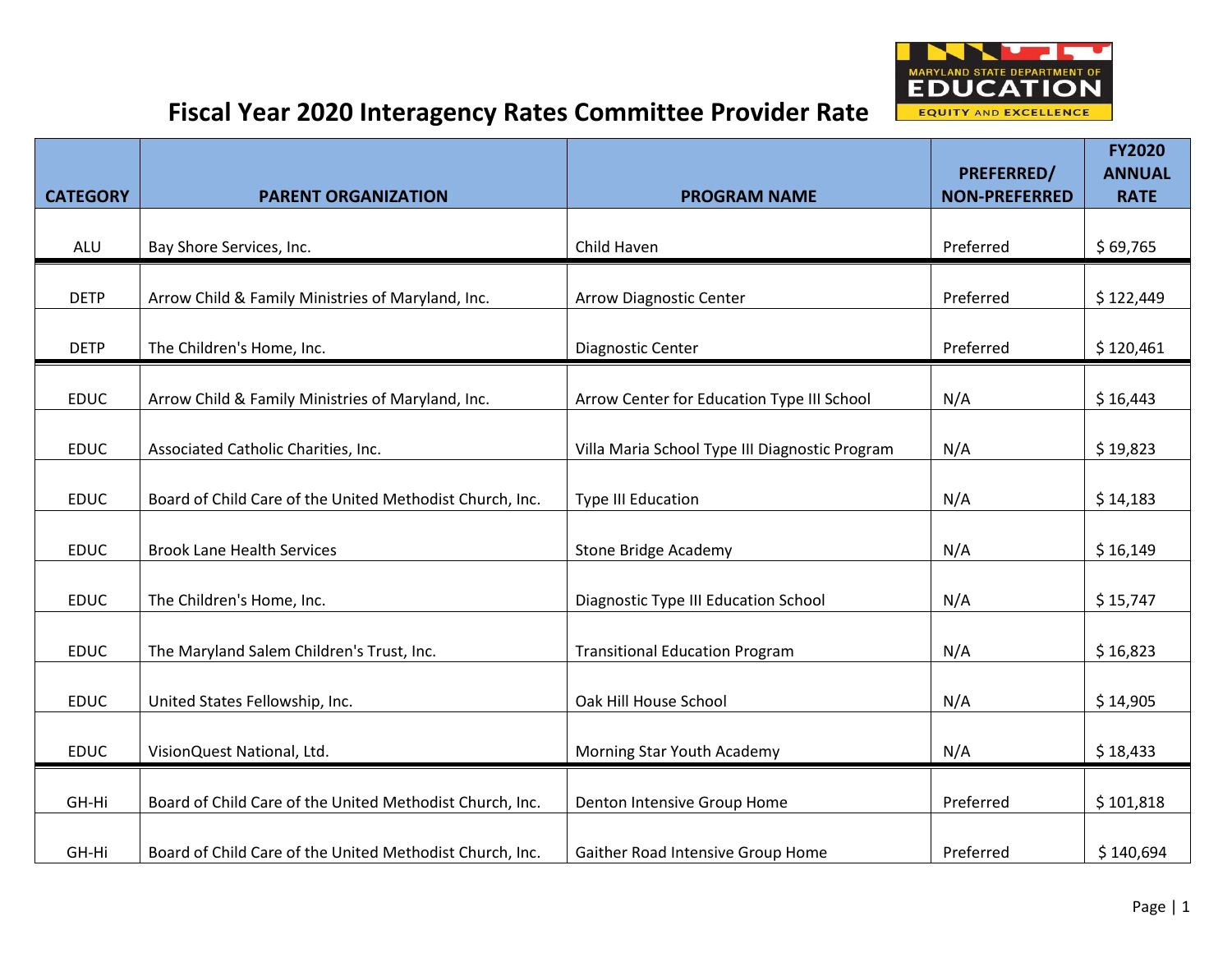

|                 |                                                          |                                                         |                                           | <b>FY2020</b>                |
|-----------------|----------------------------------------------------------|---------------------------------------------------------|-------------------------------------------|------------------------------|
| <b>CATEGORY</b> | <b>PARENT ORGANIZATION</b>                               | <b>PROGRAM NAME</b>                                     | <b>PREFERRED/</b><br><b>NON-PREFERRED</b> | <b>ANNUAL</b><br><b>RATE</b> |
|                 |                                                          |                                                         |                                           |                              |
| GH-Hi           | <b>Brook Lane Health Services</b>                        | <b>Stone Bridge Academy</b>                             | Preferred                                 | \$109,767                    |
|                 |                                                          |                                                         |                                           |                              |
| GH-Hi           | Hearts & Homes for Youth                                 | Helen Smith High Intensity                              | Preferred                                 | \$96,762                     |
| GH-Hi           | Our House, Inc.                                          | Our House, Inc.                                         | Preferred                                 | \$75,194                     |
| GH-Hi           | The Children's Home, Inc.                                | Transitions - High Intensity Group Home                 | Preferred                                 | \$99,830                     |
| GH-Hi           | The National Center for Children & Families              | Greentree Adolescent Program                            | Non-Preferred                             | \$121,798                    |
|                 |                                                          |                                                         |                                           |                              |
| GHS             | Arrow Child & Family Ministries of Maryland, Inc.        | Arrow Transitional Living Program @ Crossroads          | Non-Preferred                             | \$102,380                    |
| GHS             | Board of Child Care of the United Methodist Church, Inc. | <b>Group Home</b>                                       | Non-Preferred                             | \$87,368                     |
| <b>GHS</b>      | Building Communities Today For Tomorrow, Inc.            | One Love                                                | Preferred                                 | \$70,232                     |
| GHS             | Care With Class, Inc.                                    | Care with Class                                         | Preferred                                 | \$75,120                     |
| <b>GHS</b>      | Cedar Ridge Children's Home & School, Inc.               | Residential Services - 24 Hour Child Care Group<br>Home | Preferred                                 | \$82,614                     |
| GHS             | Challengers Independent Living                           | Bert's Place/Bert's Place Too                           | Preferred                                 | \$75,671                     |
|                 |                                                          |                                                         |                                           |                              |
| GHS             | Changing Lives At Home, Inc.                             | Changing Lives At Home                                  | Preferred                                 | \$75,906                     |
| <b>GHS</b>      | CIS&H Inc                                                | CIS&H Inc                                               | Preferred                                 | \$88,404                     |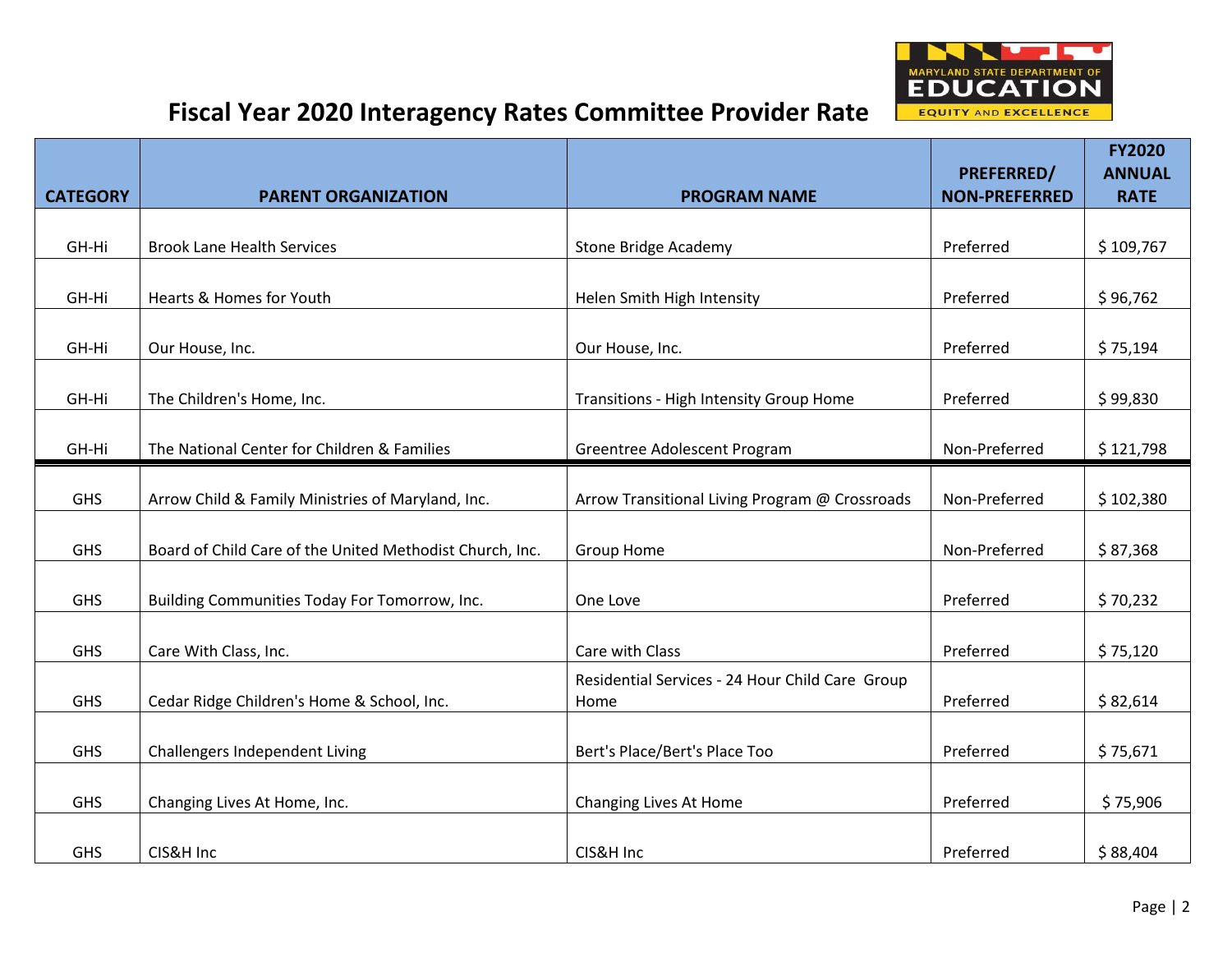

|                 |                                              |                                          | PREFERRED/           | <b>FY2020</b><br><b>ANNUAL</b> |
|-----------------|----------------------------------------------|------------------------------------------|----------------------|--------------------------------|
| <b>CATEGORY</b> | <b>PARENT ORGANIZATION</b>                   | <b>PROGRAM NAME</b>                      | <b>NON-PREFERRED</b> | <b>RATE</b>                    |
|                 |                                              |                                          |                      |                                |
| GHS             | Day By Day Residential Services, Inc.        | Day By Day Residential Services, Inc.    | Preferred            | \$76,514                       |
|                 |                                              |                                          |                      |                                |
| GHS             | Hearts & Homes for Youth                     | Jump Start                               | Preferred            | \$85,789                       |
| GHS             | Hearts & Homes for Youth                     | Kemp Mill                                | Preferred            | \$87,754                       |
| GHS             | Inner County Outreach                        | Inner County Outreach                    | Preferred            | \$69,340                       |
|                 |                                              |                                          |                      |                                |
| GHS             | Inspiring Minds, Inc.                        | <b>Inspiring Minds</b>                   | Preferred            | \$69,881                       |
|                 |                                              |                                          |                      |                                |
| GHS             | J S Social Services, Inc.                    | Youthtown USA                            | Preferred            | \$77,121                       |
| GHS             | Jumoke Community Based Care, Inc.            | Jumoke Group Homes                       | Non-Preferred        | \$71,200                       |
| <b>GHS NEW</b>  | Madi's Place                                 | Madi's Place                             | Preferred            | \$73,946                       |
|                 |                                              |                                          |                      |                                |
| <b>GHS</b>      | Making A Great Individual Contribution, Inc. | Unity Home for Girls                     | Preferred            | \$70,413                       |
|                 |                                              |                                          |                      |                                |
| GHS             | McJoy's Joy Covenant, Inc.                   | McJoy's Joy Covenant, Inc.               | Preferred            | \$74,356                       |
| GHS             | Rite of Passage, Inc.                        | Silver Oak Academy                       | Preferred            | \$71,741                       |
|                 |                                              |                                          |                      |                                |
| GHS             | Rolling Vista Place, Inc.                    | Rolling Vista Place Group Home for Girls | Preferred            | \$73,063                       |
|                 |                                              |                                          |                      |                                |
| GHS             | Southern Maryland Youth Home                 | Southern Maryland Youth Home             | Preferred            | \$67,214                       |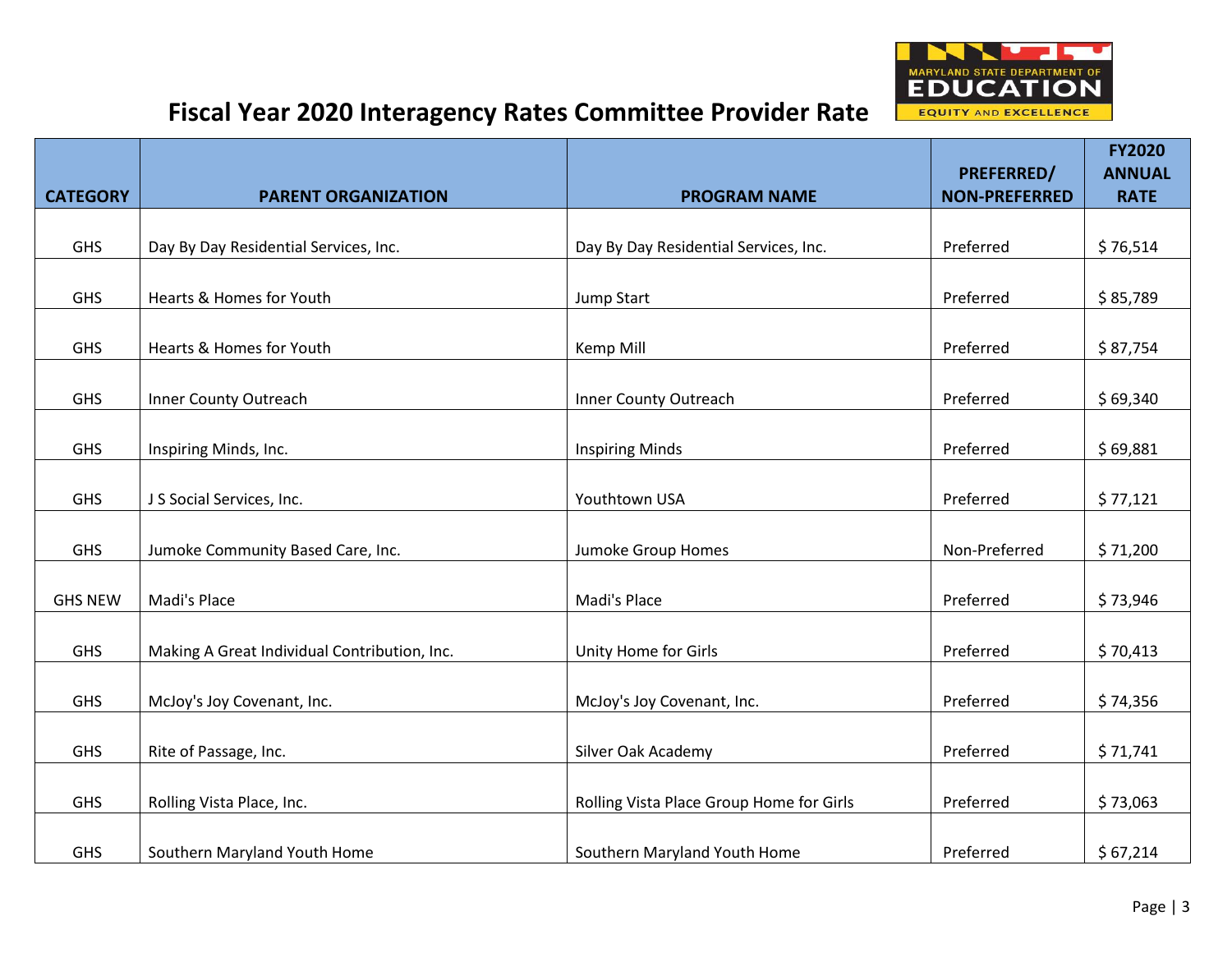

|                 |                                                          |                                           |                                           | <b>FY2020</b>                |
|-----------------|----------------------------------------------------------|-------------------------------------------|-------------------------------------------|------------------------------|
| <b>CATEGORY</b> | <b>PARENT ORGANIZATION</b>                               | <b>PROGRAM NAME</b>                       | <b>PREFERRED/</b><br><b>NON-PREFERRED</b> | <b>ANNUAL</b><br><b>RATE</b> |
|                 |                                                          |                                           |                                           |                              |
| <b>GHS</b>      | The Arc of Washington County, Inc.                       | <b>Children's Residential Services</b>    | Preferred                                 | \$88,419                     |
|                 |                                                          |                                           |                                           |                              |
| GHS             | The Arc of Washington County, Inc.                       | Foundations Independent Living Program    | Preferred                                 | \$74,846                     |
| <b>GHS</b>      | The Children's Home, Inc.                                | Long Term Group Home                      | Preferred                                 | \$81,019                     |
| <b>GHS</b>      | The Maryland Salem Children's Trust, Inc.                | Salem Residential Group Home              | Preferred                                 | \$82,250                     |
| <b>GHS</b>      | United States Fellowship, Inc. - Oak Hill House School   | Oak Hill House                            | Preferred                                 | \$78,729                     |
|                 |                                                          |                                           |                                           |                              |
| IL              | Board of Child Care of the United Methodist Church, Inc. | Independent Living Program                | Preferred                                 | \$51,407                     |
| IL              | CareRite TFC, Inc.                                       | Independent Living Project (ILP)          | Preferred                                 | \$28,898                     |
| IL.             | Challengers Independent Living, Inc.                     | Challengers Independent Living            | Preferred                                 | \$39,439                     |
| IL              | Jumoke, Inc.                                             | Jumoke Independent Living Project         | Preferred                                 | \$40,194                     |
| IL              | King Edwards, Inc.                                       | A Journey Home Independent Living Program | Preferred                                 | \$46,908                     |
|                 |                                                          |                                           |                                           |                              |
| IL              | MENTOR Maryland, Inc.                                    | Independent Living Project                | Preferred                                 | \$39,202                     |
| IL              | Pressley Ridge - Maryland                                | Independence Plus                         | Preferred                                 | \$49,399                     |
| IL              | Progressive Life Center, Inc.                            | Independent Living Program - MD           | Preferred                                 | \$47,192                     |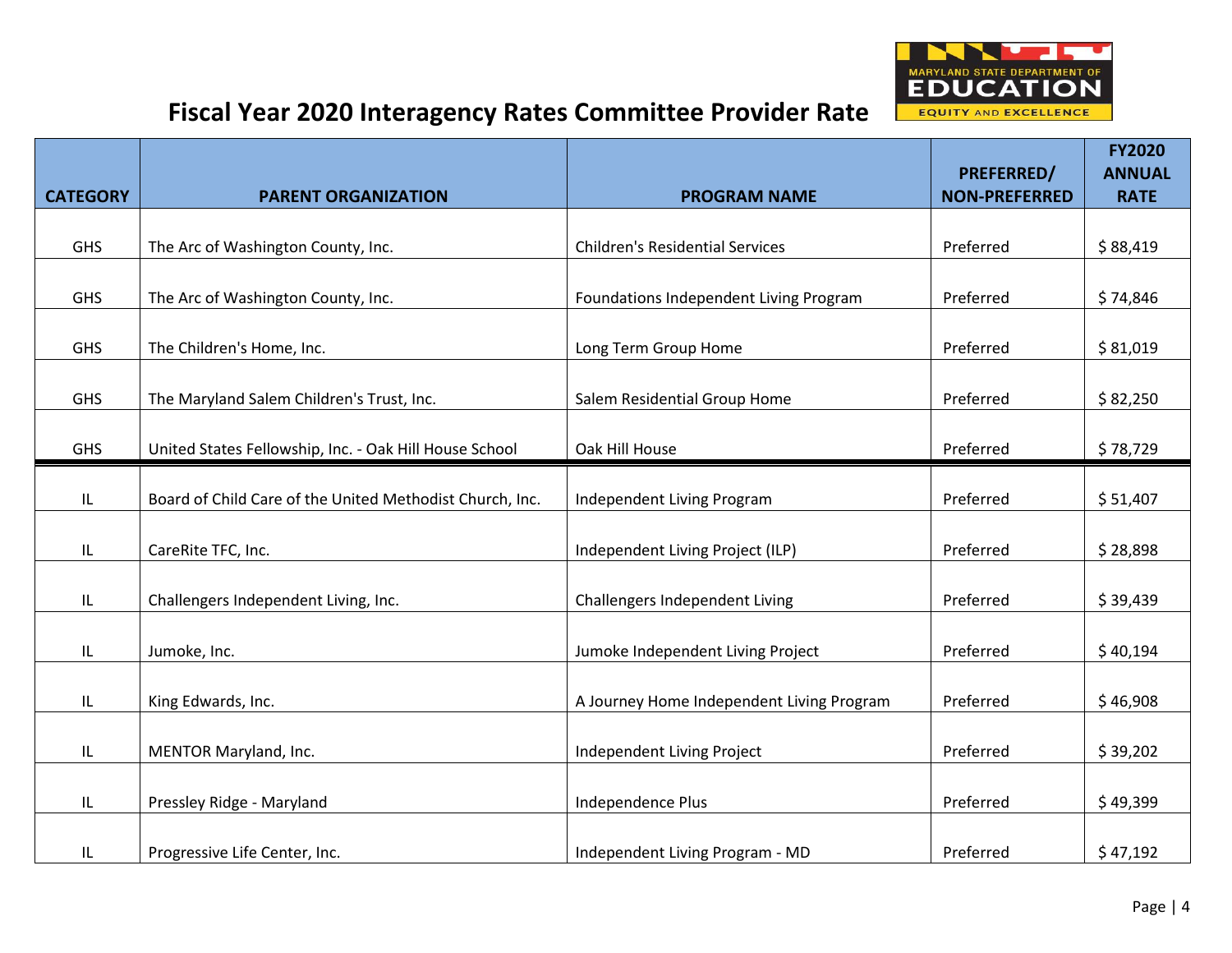

|                 |                                                          |                                        |                                           | <b>FY2020</b>                |
|-----------------|----------------------------------------------------------|----------------------------------------|-------------------------------------------|------------------------------|
| <b>CATEGORY</b> | <b>PARENT ORGANIZATION</b>                               | <b>PROGRAM NAME</b>                    | <b>PREFERRED/</b><br><b>NON-PREFERRED</b> | <b>ANNUAL</b><br><b>RATE</b> |
|                 |                                                          |                                        |                                           |                              |
| IL              | The Martin Pollak Project, Inc.                          | Independent Living Program             | Preferred                                 | \$45,576                     |
|                 |                                                          |                                        |                                           |                              |
| IL              | The National Center for Children & Families              | FutureBound Independent Living Program | Preferred                                 | \$52,856                     |
| IL              | Umbrella Therapeutic Services, Inc.                      | Umbrella                               | Preferred                                 | \$39,848                     |
| <b>MFP</b>      | Center for Social Change, Inc.                           | Medically Fragile Children             | Preferred                                 | \$162,247                    |
|                 |                                                          |                                        |                                           |                              |
| <b>MFP</b>      | Second Family, Inc.                                      | <b>Capitol Heights MFP</b>             | Preferred                                 | \$411,438                    |
| <b>MFP</b>      | Second Family, Inc.                                      | Lancaster Lane MFP                     | Preferred                                 | \$406,969                    |
| <b>MFP</b>      | Second Family, Inc.                                      | Prince George's County Expansion MFP   | Preferred                                 | \$390,864                    |
| <b>MFP</b>      | Total Quality Residential Services, Inc.                 | Medically Fragile Children's Program   | Preferred                                 | \$194,024                    |
| <b>MISC</b>     | Associated Catholic Charities, Inc.                      | St. Vincent's Villa - MISC             | N/A                                       | \$175,282                    |
| <b>MISC</b>     | Board of Child Care of the United Methodist Church, Inc. | High Intensity Group Home CSE          | N/A                                       | \$633,402                    |
| <b>MISC</b>     | Board of Child Care of the United Methodist Church, Inc. | High Intensity Group Home ECDD         | N/A                                       | \$598,075                    |
|                 |                                                          |                                        |                                           |                              |
| <b>MISC</b>     | Center for Social Change, Inc.                           | DD Children                            | N/A                                       | \$157,091                    |
| <b>MISC</b>     | Community Options, Inc.                                  | <b>Children's Services</b>             | N/A                                       | \$224,482                    |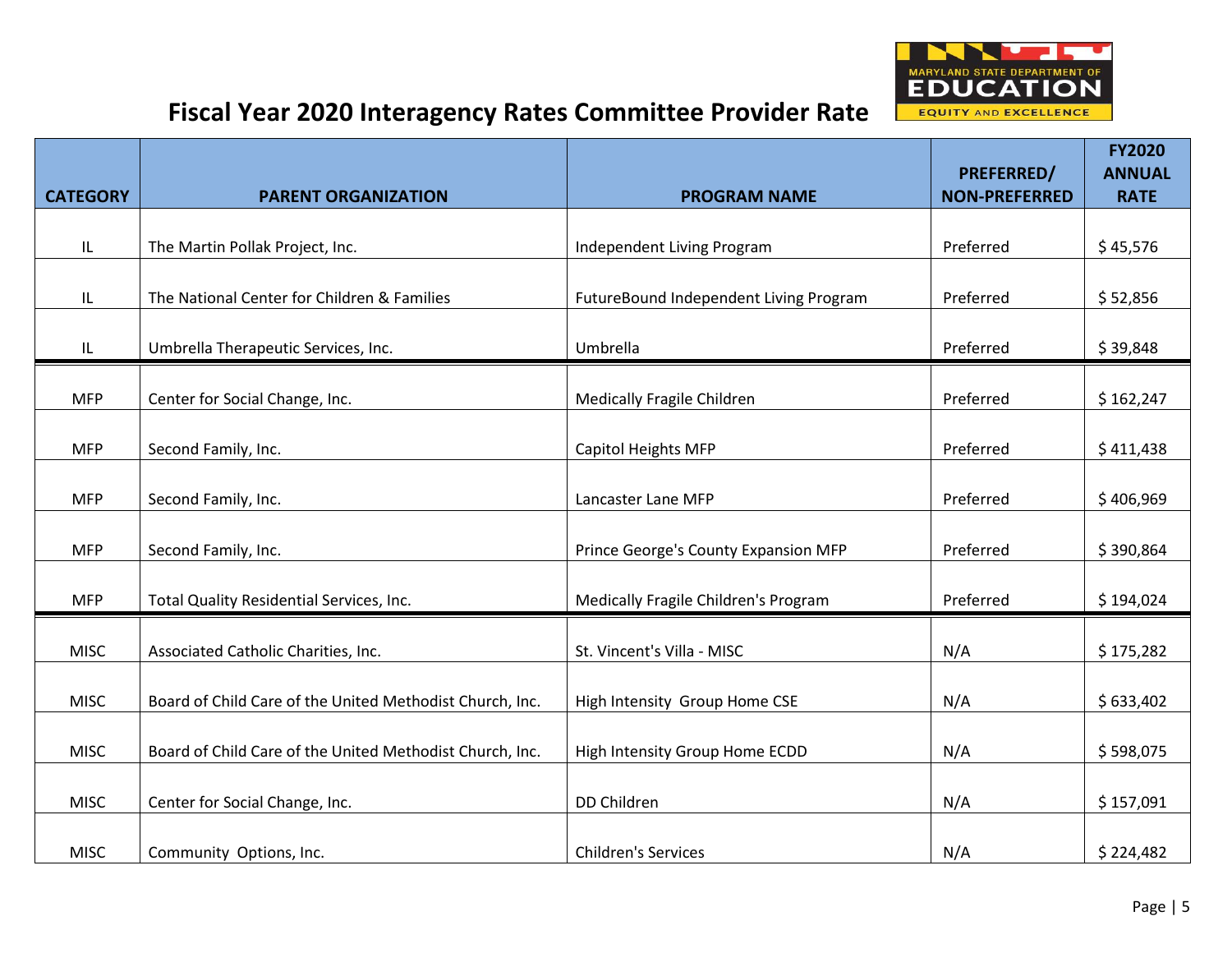

|                 |                                                   |                                                   |                                           | <b>FY2020</b>                |
|-----------------|---------------------------------------------------|---------------------------------------------------|-------------------------------------------|------------------------------|
| <b>CATEGORY</b> | <b>PARENT ORGANIZATION</b>                        | <b>PROGRAM NAME</b>                               | <b>PREFERRED/</b><br><b>NON-PREFERRED</b> | <b>ANNUAL</b><br><b>RATE</b> |
|                 |                                                   |                                                   |                                           |                              |
| <b>MISC</b>     | Creative Options, Inc.                            | <b>Youth Services</b>                             | N/A                                       | \$162,220                    |
|                 |                                                   |                                                   |                                           |                              |
| <b>MISC</b>     | Day By Day Residential Services, Inc.             | Day By Day Residential Services High Intensity GH | N/A                                       | \$281,310                    |
| <b>MISC</b>     | Innovative Services, Inc.                         | <b>MRW Youth Services</b>                         | N/A                                       | \$374,962                    |
| <b>MISC</b>     | Jumoke Community Based Care, Inc.                 | Jumoke ALU                                        | N/A                                       | \$246,385                    |
|                 |                                                   |                                                   |                                           |                              |
| <b>MISC</b>     | Jumoke Community Based Care, Inc.                 | Jumoke Group Homes                                | N/A                                       | \$232,700                    |
|                 |                                                   |                                                   |                                           |                              |
| <b>MISC</b>     | MENTOR Maryland, Inc.                             | <b>Teens in Transition</b>                        | N/A                                       | \$95,846                     |
| <b>MISC</b>     | Pressley Ridge-Maryland                           | <b>Second Generations</b>                         | N/A                                       | \$80,766                     |
|                 |                                                   |                                                   |                                           |                              |
| <b>MISC</b>     | Shorehaven, Inc.                                  | Shorehaven                                        | N/A                                       | \$155,612                    |
| <b>MISC</b>     | St. Ann's Center for Children, Youth and Families | Residential Teen Parent Program                   | N/A                                       | \$74,267                     |
| <b>MISC</b>     | VIsionQuest National Ltd.                         | Morning Star Youth Academy                        | N/A                                       | \$106,309                    |
|                 |                                                   |                                                   |                                           |                              |
| <b>MISC</b>     | Woodbourne Center, Nexus Family Treatment Center  | Woodbourne Diagnostic Center                      | N/A                                       | \$781,187                    |
| <b>NR</b>       | <b>Building Communities Today for Tomorrow</b>    | Detention Alternative Support Program             | N/A                                       | \$63.41                      |
|                 |                                                   |                                                   |                                           |                              |
| <b>NR</b>       | Cedar Ridge Children's Home & School, Inc.        | <b>Transitional Education Program</b>             | N/A                                       | \$48.98                      |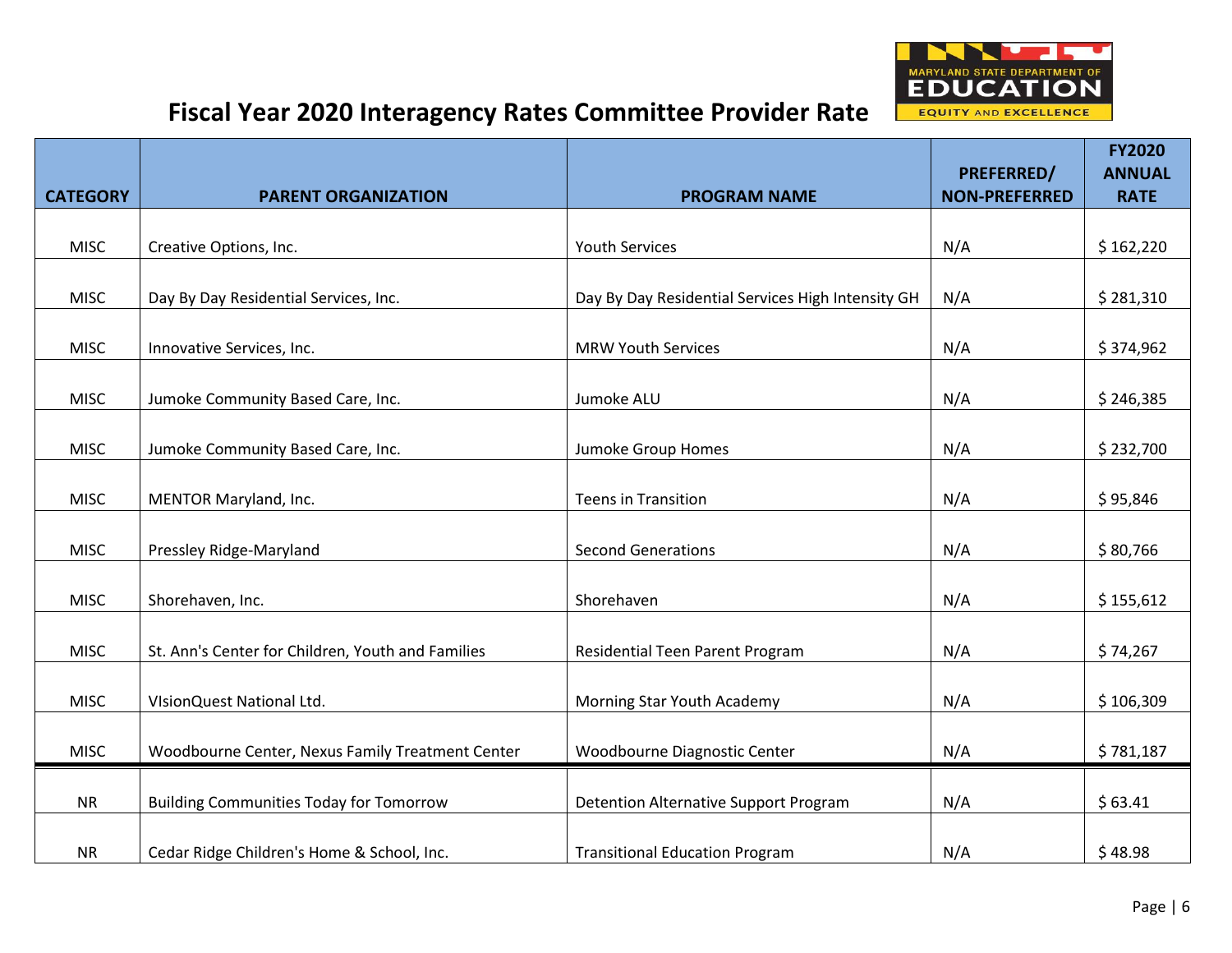

|                 |                                                                                        |                                                                                        |                                           | <b>FY2020</b>                |
|-----------------|----------------------------------------------------------------------------------------|----------------------------------------------------------------------------------------|-------------------------------------------|------------------------------|
| <b>CATEGORY</b> | <b>PARENT ORGANIZATION</b>                                                             | <b>PROGRAM NAME</b>                                                                    | <b>PREFERRED/</b><br><b>NON-PREFERRED</b> | <b>ANNUAL</b><br><b>RATE</b> |
|                 |                                                                                        |                                                                                        |                                           |                              |
| <b>NR</b>       | Institute for Family Centered Services, Inc.                                           | In-Home Community Based Services                                                       | N/A                                       | \$85.58                      |
|                 |                                                                                        |                                                                                        |                                           |                              |
| <b>NR</b>       | Living Classroom Foundation                                                            | <b>Fresh Start</b>                                                                     | N/A                                       | \$98.54                      |
| <b>NR</b>       | VisionQuest National Ltd.                                                              | Maryland Functional Family Therapy                                                     | N/A                                       | \$29.79                      |
| <b>NR</b>       | Youth Advocate Programs. Inc.                                                          | Maryland Advocate Program                                                              | N/A                                       | \$86.09                      |
| S               | The Children's Home, Inc.                                                              | Shelter                                                                                | Preferred                                 | \$83,196                     |
| S               | The Maryland Salem Children's Trust, Inc.                                              | Salem Shelter Program                                                                  | Preferred                                 | \$80,573                     |
| <b>TFC</b>      | Arrow Child & Family Ministries of Maryland, Inc.                                      | <b>Arrow Treatment Foster Care</b>                                                     | Preferred                                 | \$54,226                     |
| <b>TFC</b>      | Associated Catholic Charities, Inc.                                                    | Center for Family Services Treatment Foster Care                                       | Preferred                                 | \$51,226                     |
| <b>TFC</b>      | <b>Baltimore Adolescent Treatment and Guidance</b><br>Organization, Inc. (BATGO, Inc.) | <b>Baltimore Adolescent Treatment and Guidance</b><br>Organization, Inc. (BATGO, Inc.) | Preferred                                 | \$46,167                     |
| <b>TFC</b>      | Board of Child Care of the United Methodist Church, Inc.                               | <b>Treatment Foster Care</b>                                                           | Preferred                                 | \$53,029                     |
| <b>TFC</b>      | <b>Building Families for Children</b>                                                  | <b>CHOSEN</b>                                                                          | Preferred                                 | \$54,870                     |
| <b>TFC</b>      | CareRite TFC, Inc.                                                                     | <b>Therapeutic Foster Care</b>                                                         | Preferred                                 | \$46,447                     |
| <b>TFC</b>      | Children's Choice of Maryland, Inc.                                                    | <b>Treatment Foster Care</b>                                                           | Preferred                                 | \$44,795                     |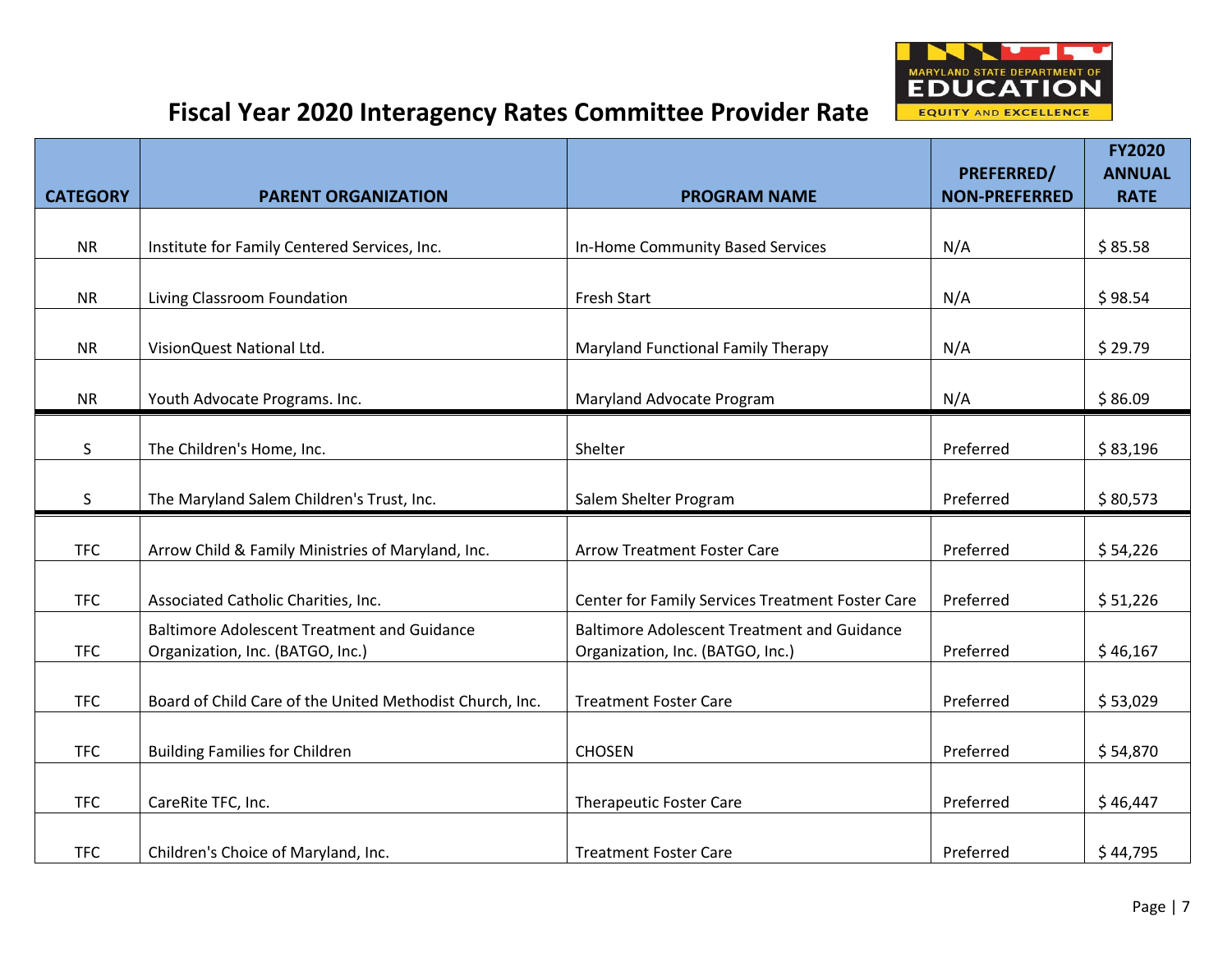

|                 |                                                        |                                                                                             |                                           | <b>FY2020</b>                |
|-----------------|--------------------------------------------------------|---------------------------------------------------------------------------------------------|-------------------------------------------|------------------------------|
| <b>CATEGORY</b> | <b>PARENT ORGANIZATION</b>                             | <b>PROGRAM NAME</b>                                                                         | <b>PREFERRED/</b><br><b>NON-PREFERRED</b> | <b>ANNUAL</b><br><b>RATE</b> |
|                 | CONCERN - Professional Services for Children, Youth &  |                                                                                             |                                           |                              |
| <b>TFC</b>      | Families                                               | <b>Treatment Foster Care</b>                                                                | Preferred                                 | \$46,967                     |
| <b>TFC</b>      | Foundations for Home and Community                     | Treatment/Therapeutic Foster Care                                                           | Preferred                                 | \$52,002                     |
| <b>TFC</b>      | Good Children in The Making, Inc.                      | <b>TFC</b>                                                                                  | Preferred                                 | \$41,458                     |
| <b>TFC</b>      | Hearts & Homes for Youth                               | <b>Family Ties TFC</b>                                                                      | Preferred                                 | \$52,229                     |
| <b>TFC</b>      | Kennedy Krieger Education and Community Services, Inc. | Dept of Family and Community Interventions<br>Therapeutic Foster Care: Emotionally Disabled | Non-Preferred                             | \$62,932                     |
| <b>TFC</b>      | KidsPeace Corporation                                  | KidsPeace of North America TFC                                                              | Preferred                                 | \$49,674                     |
| <b>TFC</b>      | MENTOR Maryland, Inc.                                  | Severe Emotionally Disturbed TFC                                                            | Preferred                                 | \$51,436                     |
| <b>TFC</b>      | Neighbor to Family, Inc.                               | <b>Baltimore Program</b>                                                                    | Preferred                                 | \$52,776                     |
| <b>TFC</b>      | Parker Therapeutic Services, Inc.                      | <b>Parker Therapeutic Services</b>                                                          | Preferred                                 | \$50,549                     |
| <b>TFC</b>      | Pressley Ridge - Maryland                              | <b>PR Treatment Foster Care</b>                                                             | Preferred                                 | \$55,073                     |
| <b>TFC</b>      | Progressive Life Center, Inc.                          | Therapeutic Foster Care - MD                                                                | Preferred                                 | \$49,373                     |
| <b>TFC</b>      | Progressive Steps, Inc.                                | <b>Treatment Foster Care</b>                                                                | Preferred                                 | \$40,157                     |
| <b>TFC</b>      | PSI Family Services, Inc.                              | <b>Treatment Foster Care</b>                                                                | Preferred                                 | \$60,649                     |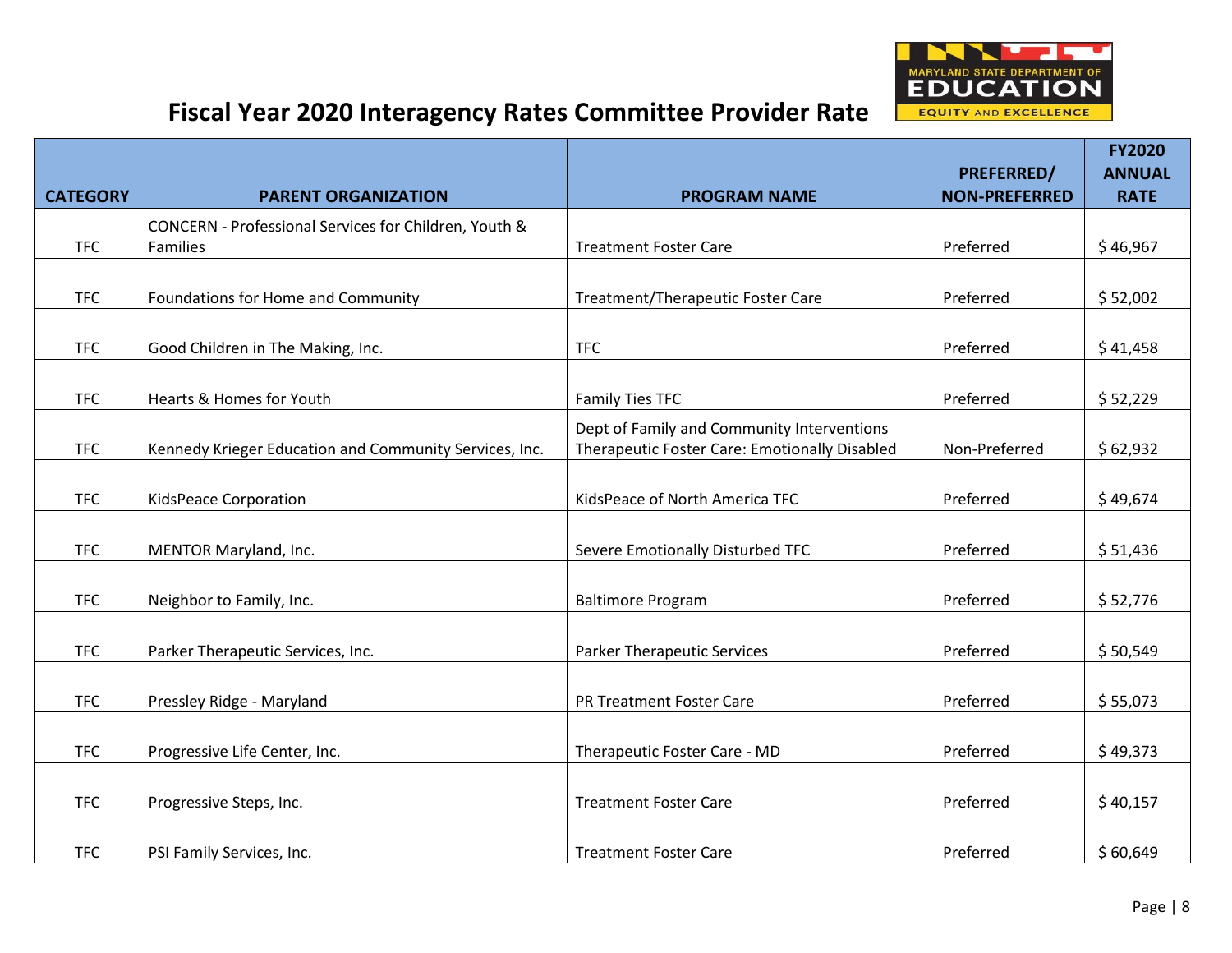

|                 |                                                                   |                                               |                                           | <b>FY2020</b>                |
|-----------------|-------------------------------------------------------------------|-----------------------------------------------|-------------------------------------------|------------------------------|
| <b>CATEGORY</b> | <b>PARENT ORGANIZATION</b>                                        | <b>PROGRAM NAME</b>                           | <b>PREFERRED/</b><br><b>NON-PREFERRED</b> | <b>ANNUAL</b><br><b>RATE</b> |
|                 |                                                                   |                                               |                                           |                              |
| <b>TFC</b>      | PSI Services III                                                  | <b>Intensive Treatment Foster Care</b>        | Preferred                                 | \$65,371                     |
|                 |                                                                   |                                               |                                           |                              |
| <b>TFC</b>      | San Mar Children's Home, Inc.                                     | <b>Treatment Foster Care</b>                  | Preferred                                 | \$45,641                     |
| <b>TFC</b>      | Seraaj Family Homes, Inc.                                         | Seraaji Family Homes, Inc                     | Preferred                                 | \$45,592                     |
| <b>TFC</b>      | The Arc Baltimore, Inc.                                           | The Arc Baltimore, Inc. Treatment Foster Care | Preferred                                 | \$48,498                     |
| <b>TFC</b>      | The Arc Northern Chesapeake Region, Inc.                          | <b>Treatment Foster Care</b>                  | Preferred                                 | \$50,181                     |
|                 |                                                                   |                                               |                                           |                              |
| <b>TFC</b>      | The Children's Guild, Inc.                                        | <b>Treatment Foster Care</b>                  | Preferred                                 | \$57,711                     |
| <b>TFC</b>      | The Children's Home, Inc.                                         | <b>Treatment Foster Care</b>                  | Preferred                                 | \$52,073                     |
| <b>TFC</b>      | The Martin Pollak Project, Inc.                                   | <b>Treatment Foster Care Program</b>          | Preferred                                 | \$56,224                     |
| <b>TFC</b>      | The National Center for Children & Families                       | <b>Treatment Foster Care</b>                  | Preferred                                 | \$65,210                     |
| <b>TFC</b>      | WIN Family Services, Inc.                                         | <b>Families That Care</b>                     | Non-Preferred                             | \$63,380                     |
| <b>TFC</b>      | Woodbourne Center, Nexus Family Treatment Center                  | <b>Treatment Foster Care</b>                  | Preferred                                 | \$54,362                     |
|                 |                                                                   |                                               |                                           |                              |
| TFC-MF          | Associated Catholic Charities, Inc.                               | Center for Family Services HOPE               | Preferred                                 | \$58,997                     |
| TFC-MF          | CONCERN - Professional Services for Children, Youth &<br>Families | <b>Medically Fragile Foster Care</b>          | Preferred                                 | \$49,520                     |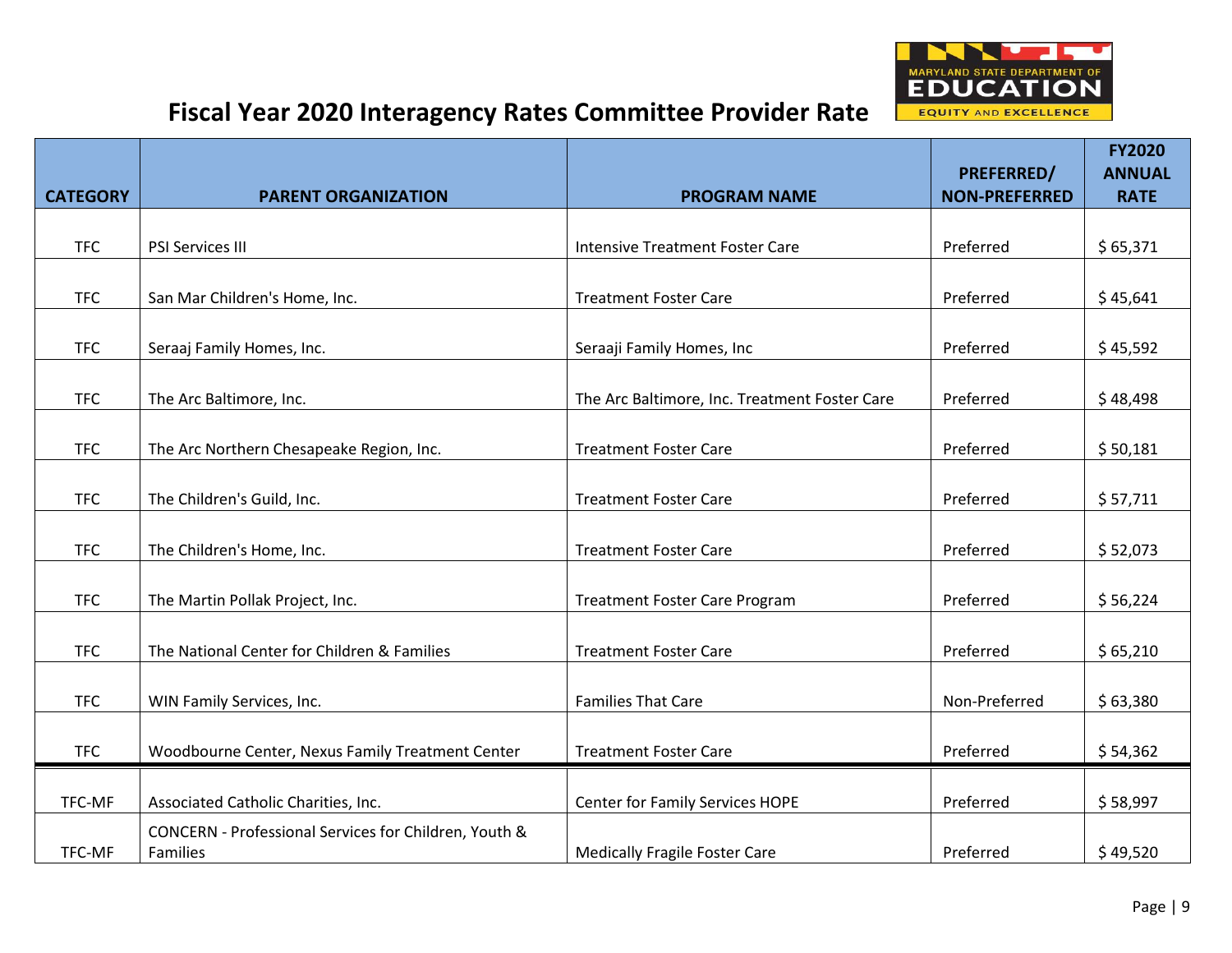

|                 |                                                        |                                                 | <b>PREFERRED/</b>    | <b>FY2020</b><br><b>ANNUAL</b> |
|-----------------|--------------------------------------------------------|-------------------------------------------------|----------------------|--------------------------------|
| <b>CATEGORY</b> | <b>PARENT ORGANIZATION</b>                             | <b>PROGRAM NAME</b>                             | <b>NON-PREFERRED</b> | <b>RATE</b>                    |
|                 |                                                        | Dept of Family and Community Interventions      |                      |                                |
| TFC-MF          | Kennedy Krieger Education and Community Services, Inc. | Therapeutic Foster Care: Medically Fragile      | Preferred            | \$65,698                       |
| TFC-MF          | MENTOR Maryland, Inc.                                  | <b>Medically Complex TFC</b>                    | Non-Preferred        | \$72,383                       |
| TFC-MF          | PSI Family Services, Inc.                              | <b>Medical Foster Care</b>                      | Preferred            | \$62,066                       |
| TFC-MF          | The Arc of Northern Chesapeake, Inc.                   | <b>Treatment Foster Care Medically Fragile</b>  | Preferred            | \$64,402                       |
|                 |                                                        |                                                 |                      |                                |
| <b>TGH NEW</b>  | Better Days Girls Home, Inc.                           | <b>Better Days Girls Home</b>                   | Preferred            | \$107,729                      |
| <b>TGH</b>      | Cedar Ridge Children's Home & School, Inc.             | Residential Services - 24 Hour Child Care TGH   | Preferred            | \$102,073                      |
| <b>TGH</b>      | Hearts & Homes for Youth                               | <b>Avis Birely</b>                              | Preferred            | \$106,974                      |
| <b>TGH</b>      | Hearts & Homes for Youth                               | <b>Marys Mount Manor</b>                        | Preferred            | \$107,010                      |
| <b>TGH</b>      | Our Fortress Home, Inc.                                | Hilton House - Therapeutic Group Home for Girls | Preferred            | \$101,815                      |
| <b>TGH</b>      | The Children's Guild, Inc.                             | The Guild Academy                               | Non-Preferred        | \$124,997                      |
|                 |                                                        |                                                 |                      |                                |
| TMP-IL          | Challengers Independent Living, Inc.                   | <b>Challengers Teen Parents Program</b>         | Preferred            | \$67,692                       |
| <b>TMP-IL</b>   | Hearts & Homes for Youth                               | Damamli Mother/Baby ILP                         | Preferred            | \$72,171                       |
| TMP-IL          | King Edwards, Inc.                                     | A Journey Home Mother Baby Program              | Preferred            | \$75,107                       |